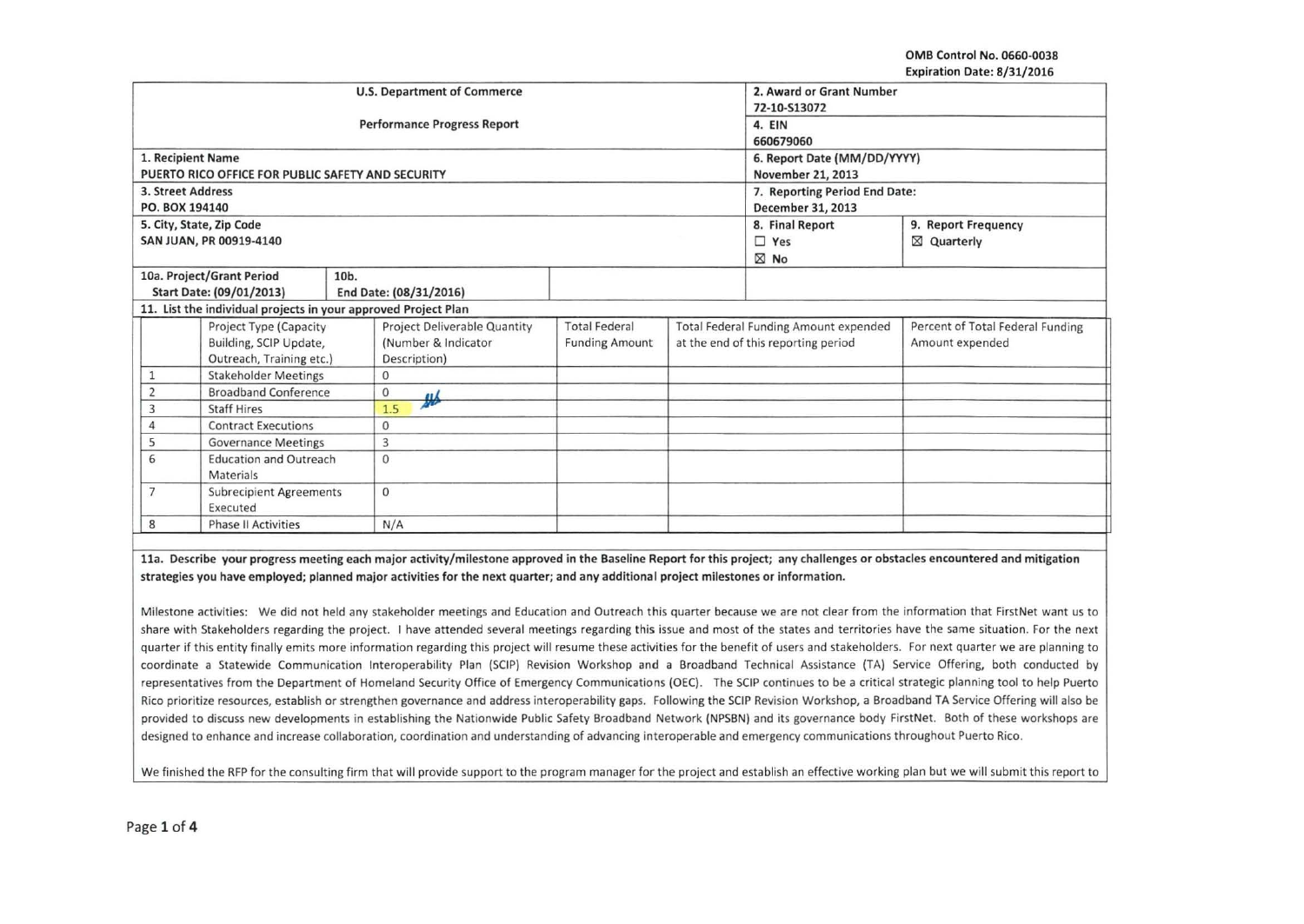NTIA for review, recommendation, requirements and procurement rules before submitting it to potential companies. We also held three (3) group meeting in which we discussed creating working groups within the committee among other issues of great relevance to the project. The executive order that creates the Puerto Rico Public safety Broadband Network Committee was submitted and is being reviewed by the legal division of the Governor to be signed as soon as possible so it must be signed for next quarter.

Other activities: Our office will begin a process to coordinate meetings with various agencies that have the inventory of communications towers state owned in order to develop a template with this information.

11b. If the project team anticipates requesting any changes to the approved Baseline Report in the next quarter, describe those below. Note that any substantive changes to the Baseline Report must be approved by the Department of Commerce before implementation.

We are not expecting any changes.

llc. Provide any other information that would be useful to NTIA as it assesses this project's progress.

Most of our work this quarter focused on submit the executive order to create the subcommittee of Broadband, choose who would be the members of the subcommittee, make final corrections to the RFP to submit to the evaluation of NTIA and coordinate the Technical Assistance for Broadband and SCIP revision workshop.

## lld. Describe any success stories or best practices you have identified. Please be as specific as possible.

We hire a Project Manager to lead the day-to-day implementation of the plan and assure that project milestones are achieved. He will work with the designated State level executive to make sure that the Commonwealth of Puerto Rico has full information and understanding of the material representations included as part of the relation with FirstNet. Also a Financial Coordinator to assist the Project Manager to produce reporting of financial transactions, reporting and accountancy matters, including audit systems. Will assist in the preparation of weekly and monthly updates and presentation of annual accounts with recommendations, as well as the Financial Report.

12. Personnel

12a. If the project is not fully staffed, describe how any lack of staffing may impact the project's time line and when the project will be fully staffed.

The project is not fully staffed, but we hire two (2) staff members on Q2, as projected in our Baseline/Expenditure Plan. We don't anticipate any changes to the project's timeline.

## 12b. Staffing Table

| <b>Job Title</b>             | FTE % | Project(s) Assigned                                                            | Change |
|------------------------------|-------|--------------------------------------------------------------------------------|--------|
| <b>Project Manage</b>        |       | Implementation of the plan and assure that project milestones are achieved     |        |
| <b>Financial Coordinator</b> |       | Produce reporting of financial report and transactions including audit systems |        |

Add Row | Remove Row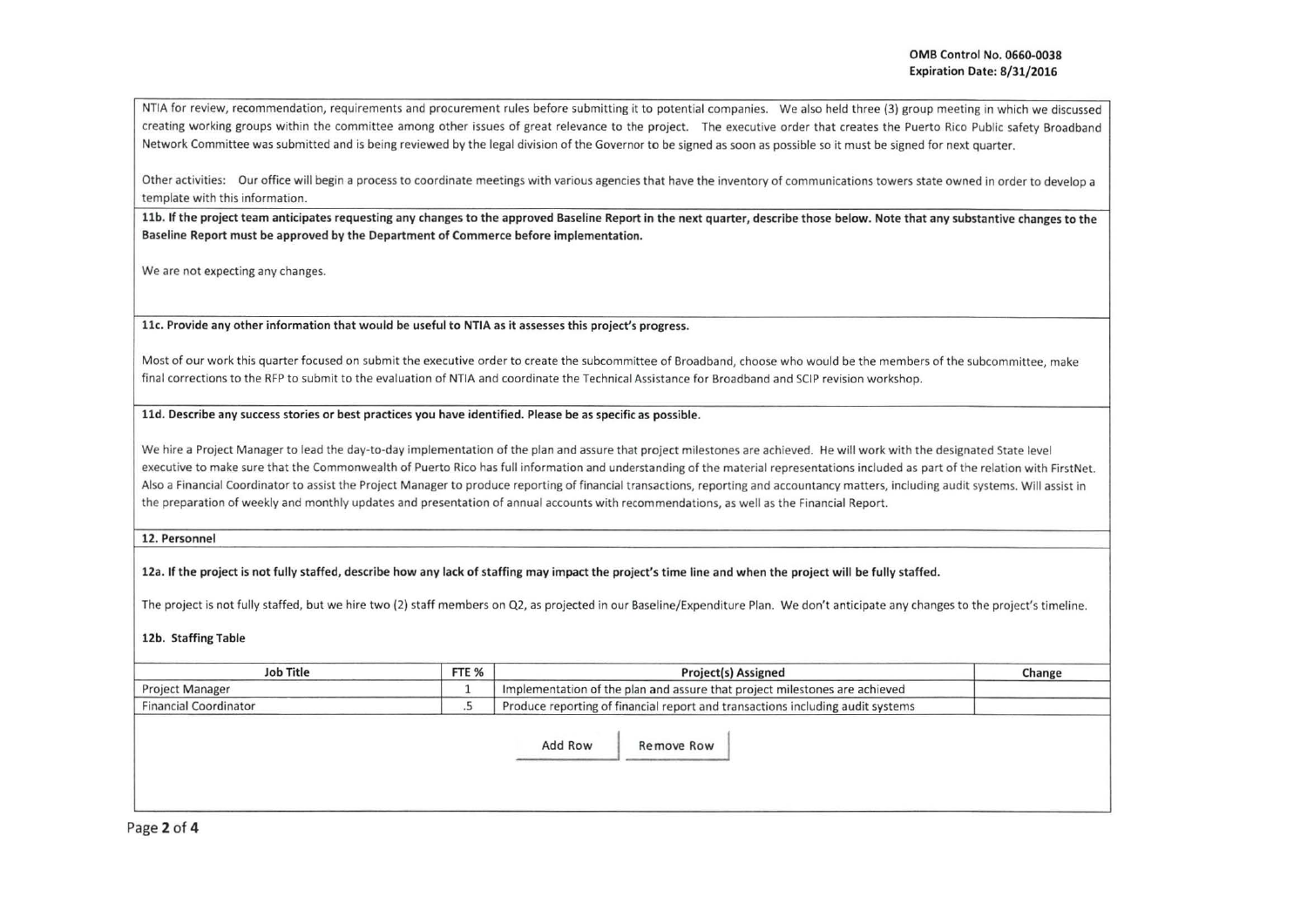## 13. Subcontracts (Vendors and/or Subrecipients)

13a. Subcontracts Table- Include all subcontractors. The totals from this table must equal the "Subcontracts Total" in Question 14f.

| Name       | Subcontract Purpose                                            | Type<br>(Vendor/Subrec.) | RFP/RF<br>Q<br>Issued<br>(Y/N) | Contract<br>Executed<br>(Y/N) | Start<br>Date | End<br>Date | <b>Total Federal</b><br><b>Funds Allocated</b> | <b>Total Matching</b><br><b>Funds Allocated</b> | Project and % Assigned |
|------------|----------------------------------------------------------------|--------------------------|--------------------------------|-------------------------------|---------------|-------------|------------------------------------------------|-------------------------------------------------|------------------------|
| TBD        | Planning/Project<br>Management/<br>Engineering<br>Organization | Vendor                   | N                              | N                             | TBD           | TBD         | TBD                                            | TBD                                             | N/A                    |
| <b>TBD</b> | Legal assistance with<br><b>MOUs</b>                           | Vendor                   | N                              | $\mathsf{N}$                  | <b>TBD</b>    | <b>TBD</b>  | <b>TBD</b>                                     | TBD                                             | N/A                    |
| TBD        | Phase II Support                                               | Vendor                   | N                              | $\mathsf N$                   | <b>TBD</b>    | <b>TBD</b>  | TBD                                            | <b>TBD</b>                                      | N/A                    |

Add Row Remove Row

13b. Describe any challenges encountered with vendors and/or sub recipients.

None at this time. We will start working on RFP development next quarter.

## 14. Budget Worksheet

Columns 2, 3 and 4 must match your current project budget for the entire award, which is the SF-424A on file.

Only list matching funds that the Department of Commerce has already approved.

| Project Budget Element (1)   | <b>Federal Funds</b> | <b>Approved Matching</b> | Total Budget (4) | Federal Funds | Approved Matching Funds | Total Funds Expended (7) |
|------------------------------|----------------------|--------------------------|------------------|---------------|-------------------------|--------------------------|
|                              | Awarded (2)          | Funds (3)                |                  | Expended (5)  | Expended (6)            |                          |
| a. Personnel Salaries        | 201,600.00           | 117,600.00               | 319,200.00       | 13,150.00     | 0.00                    | 13,150.00                |
| b. Personnel Fringe Benefits | 50,400.00            | 29,400.00                | 79,800.00        | 1,582.00      | 0.00                    | 1,582.15                 |
| c. Travel                    | 93,600.00            | 0.00                     | 93,600.00        | 11,452.00     | 0.00                    | 11,451.60                |
| d. Equipment                 | 0.00                 | 0.00                     | 0.00             | 0.00          | 0.00                    | 0.00                     |
| e. Materials/Supplies        | 16,624.00            | 0.00                     | 16,624.00        | 0.00          | 0.00                    | 0.00                     |
| f. Subcontracts Total        | 1,015,800.00         | 211,160.00               | 1,015,800.00     | 10,200.00     | 0.00                    | 10,200.00                |
| g. Other                     | 54,600.00            | 0.00                     | 265,760.00       | 0.00          | 0.00                    | 0.00                     |
| h. Total Costs               | 1,432,624.00         | 358,160.00               | 1,790,784.00     | 36,384.00,    | 0.00                    | 36,383.75                |
| i. % of Total                | 80%                  | 20%                      | М<br>100%        | $\mu$<br>100% | 0%                      | 100%                     |